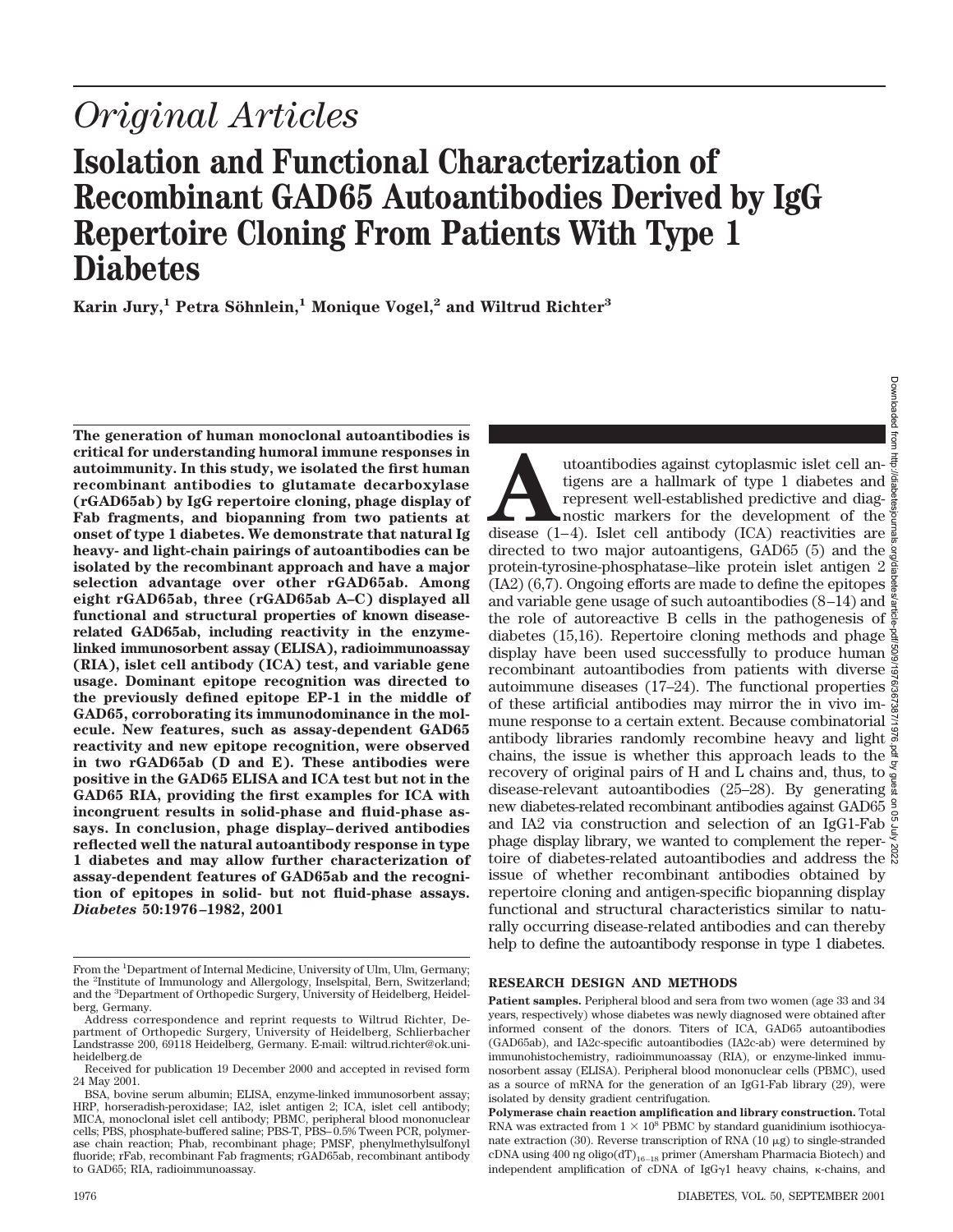l-chains with a primer set purchased from Stratacyte was performed by polymerase chain reaction (PCR) as described previously (18,29). For the heavy-chain Fd region, six upstream primers for the six VH families (codons  $-2$  to 8, numeration according to Kabat et al. [31]), were used in six independent reactions. One  $\lambda$ -chain and one  $\kappa$ -chain upstream primer ( $\lambda$ chains: codons  $-7$  to 5; k-chains: codons  $-4$  to 8) were used to amplify separately the light chains. The downstream primers were designed to match with the constant domain sequences (codons 226–223 of CH1, codons 210–214 of  $C_K$  or  $C_\lambda$  region). PCR mixes of 100  $\mu$ l contained 5–10  $\mu$ l of first-strand cDNA and 60 pmol of the respective primers. The mixes were subjected to a hot-start PCR (42 cycles with a 9600 thermocycler [Perkin Elmer]: 94°C for 1 min, 52°C for 1 min, 72°C for 1 min, final extension at 72°C for 10 min) using Ampli-*Taq* polymerase (Perkin Elmer). Equal amounts of purified heavy- and light-chain PCR products were pooled and cut with *Xho*I/*Spe*I and *Sac*I/*Xba*I, respectively (Roche) for library construction as described previously (29). Phagemid vector pComb3HSS was provided by Dr. Carlos Barbas III. The light-chain DNA was cloned into pComb3HSS and transformed into *Escherichia coli* XL1-Blue cells (Stratacyte) by electroporation. The DNA of Fd fragments then was inserted into the light-chain library, and library phages were produced and concentrated by precipitation (29). For each transformation, the number of colony-forming units was determined, and the proportion of recombinant clones was assessed by double digestion of miniprep DNA with *Xho*I/*Spe*I and *Sac*I/*Xba*I, respectively.

**Phage cloning of monoclonal ICAs 2 and 4.** The DNA encoding light chains and Fd regions of two monoclonal GAD65-specific B-cell lines, monoclonal ICA 2 (MICA2) and MICA4 were cloned separately into pComb3HSS as described for the library. For the amplification of the MICA4 heavy chain, a *SalI* introducing forward 5'primer (VHBsal: 5'AGGTCGACCTGCAGGAGTC GGG3') was used with CH1 to avoid restriction of the variable-region DNA of MICA4 carrying an *Xho*I-site. The combination of correct heavy and light chains (MICA2 H  $+$  L, MICA4 H  $+$  L) and the combination MICA4 H/MICA2 L were cloned. The recombinant Fab-displaying library phages (Phab) were designated rMICA2 and rMICA4 and rMICA4 H/2 L, respectively.

**Selection of the combinatorial library on GAD65 and IA2c.** After precipitation, Phab were resuspended in 4 ml of phosphate-buffered saline (PBS; 137 mmol/l NaCl, 2 mmol/l KCl, 6 mmol/l Na<sub>2</sub>HPO<sub>4</sub>, and 1.4 mmol/l  $KH<sub>2</sub>PO<sub>4</sub>$  [pH 7.2]) with 1% bovine serum albumin (BSA; Sigma) and 1 mmol/l phenylmethylsulfonyl fluoride (PMSF; Sigma). Five wells of a Maxisorb microtiter plate (Nunc) were coated with  $1.25 \mu$ g/well affinity-purified GAD65 from baculovirus expression (32) in PBS for 1 h at 37°C. The selection and amplification of phages were done essentially as described previously (29), and PBS–0.5% Tween (PBS-T) was used for washing. Approximately  $1 \times$  $10^{10-11}$  Phab were added to the antigen-coated wells (blocked with 3% BSA in PBS-T) and incubated at 37°C for 1.5 h. Unbound phage were removed by vigorous washing with an excess of PBS-T (4°C) three times in the first round. Washing stringency was increased to 5 and 10 washing steps in the second and third rounds, respectively.

Selection of Phab on human biotinylated IA2c (IA2cbio) was performed by solid-phase panning with streptavidin-coupled plates (Pierce) coated with 1.25 mg/well biotinylated IA2c in TBS–0.05% Tween–0.1% BSA (TBS: 10 mmol/l Tris/HCl [pH 7.4], and 150 mmol/l NaCl) for 1 h at 37°C. In a second approach, Phab were selected for binding to IA2cbio in solution essentially as described by Griffiths et al. (33).

**Epitope-directed panning.** The unselected library was panned on GAD65 in which one epitope was blocked by purified MICA4. Because GAD65 tends to form dimers, MICA4 was used as capture ab for GAD65 and as competing ab in solution. All incubation steps were done for 1 h at 37°C. Four microtiter wells were coated with  $3.75 \mu$ g/well MICA4 in PBS. After the wells were blocked with 3% BSA in PBS-T, the wells were incubated with  $1.25 \mu$ g/well GAD65, washed twice with PBS-T, and again incubated with an excess of MICA4 (3.75 µg/well). In the presence of MICA4,  $1 \times 10^{10-11}$  Phab preblocked with MICA4 Ig were applied to the epitope-masked sandwich. Five selection rounds with 10 washing steps were performed.

**Expression of soluble Fab.** Selected phage clones were reengineered for expression of soluble Fab as described previously (29). In short, isolated phagemid DNA preparations were subjected to *Spe*I/*Nhe*I restriction to remove the geneIII sequence. After purification, the DNA  $(\sim 4,150 \text{ bp})$  was self-ligated and electroporated into XL1-Blue. rFab were expressed from single colonies and induced with 1 mmol/l IPTG (isopropyl-thio- $\beta$ -d-galactosid) (BioMol). After incubation at 30°C for 16 h, bacteria were pelleted and resuspended in 1 ml of lysis buffer (50 mmol/l Tris-HCl [pH 8.0], 150 mmol/l NaCl, 5 mmol/l MgCl<sub>2</sub>, 1 mmol/l PMSF, 10 mg/ml lysozyme, and 25 units DNase I [Roche]). After 30 min of incubation at 37°C, the bacteria were sonicated  $(30 \times 1$ -s bursts at 50% power), and cellular debris was removed by centrifugation. The supernatants of these lysates were analyzed for Fab production and reactivity in all binding assays.

**ELISA procedures.** All conjugates were preblocked for 30 min at 37°C with XL1-Blue lysates or XL1-Blue lysates mixed 1:1 with a solution of  ${\sim}1 \times 10^{12}$ VCS-M13 immobilized onto nitrocellulose-membranes to minimize crossreactivity (34). For monitoring rFab expression, microtiter plates were coated with 100 ng/well goat anti-human  $F(ab')_2$  specific antibody (Dianova) in PBS. All incubation steps were performed for 1 h at 37°C, and PBS-T was used for washing. Wells were washed once and blocked with 3% BSA in PBS-T. Soluble Fab containing supernatants and a Fab standard (Dianova) were diluted and incubated on the capture antibody. After washing eight times, bound rFab were detected with horseradish-peroxidase (HRP)-labeled goat anti-hum- $F(ab')_2$  conjugate (1:1,000). Then, wells were washed eight times, and substrate was added (100 mmol/l Na-Acetate [pH 4.2], 50 mmol/l NaH<sub>2</sub>PO<sub>4</sub>  $\times$ 1H<sub>2</sub>O containing 0.11 g/l ABTS [2,2'-Azino-di-(3-ethylbenzthiazoline-sulfuric acid-6] 2.5 mmol/l  $H_2O_2$ , and 1 mg/ml substrate enhancer (Roche). Specificity ELISAs were performed as described above using  $100 \mu$  of the following pure antigens diluted to 2 or 10  $\mu$ g/ml in PBS (pH 7.4) for coating: human GAD65 and human GAD67 from baculovirus expression, human insulin (Sigma), BSA (Sigma), and MICA4 IgG. Human IA2cbio was coated in TBS–0.05% Tween– 0.1% BSA to streptavidin-coupled microtiter plates and blocked with 20 mmol/l Tris/HCl, 300 mmol/l NaCl, 2 mmol/l benzamidine (Sigma), 2 mmol/l EDTA (Sigma), 1 mmol/l PMSF, 1% BSA, and 0.1% Tween.

**RIA.** In vitro transcription and translation of antigens was performed using the TNT Sp6 or TNT T7 coupled Reticulocyte Lysate System (Promega) in the presence of  $[^{35}S]$  methionine (40 µCi, 1,000 Ci/mmol [Amersham Pharmacia Biotech]) as described previously (4). The full-length cDNAs of human GAD65  $\frac{3}{5}$ in pcDNAII (provided by Dr. A. Lernmark), human GAD67 in pSV.Sport1 (10),  $\frac{3}{100}$ the cDNA encoding the cytoplasmic part of IA2 (amino acid 603–979) in the cDNA encoding the cytoplasmic part of 1A2 (amino acid 603–979) in  $\frac{S}{\text{BSP64polyA}}$  (provided by Dr. M.C. Christie), and the cDNA of four different  $\frac{S}{\text{B}^2}$  chimeric CADE5/CADE7 molecules (10) were used Briefl chimeric GAD65/GAD67 molecules (10) were used. Briefly,  $5 \mu$ l of rFab were bridged with 5  $\mu$ l of goat anti-human F(ab')<sub>2</sub> antibody (Dianova) and  $\frac{a}{6}$ incubated in duplicates for 16 h at 4°C with the radioactive antigens. Supernatants  $(2.5 \mu I)$  containing MICA IgG, polyclonal anti-GAD67ab K2 from rabbit (provided by DPC Biermann, Berlin), anti-GAD65/GAD67 monoclonal antibody  $3,243$  from mouse (provided by Dr. B. Ziegler), or  $2.5 \mu$ l of a IA2c-reactive human standard serum were used as positive controls. Normal human serum, unrelated rFab, and preparations of pComb3HSS were applied as negative controls. Protein A–Sepharose  $(1 \mu g)$  was added. After 1.5 h at 4°C, unbound proteins were removed by washing 15 times in membranebottomed microtiter wells  $(0.6 \text{-} \mu \text{m})$  pore size; Millipore) before measuring counts per minute of captured immune complexes in a beta counter.

**Immunohistochemistry.** Unfixed cryostat sections  $(5 \mu m)$  of human pancreas were incubated with  $35 \mu$ l of rFab or MICA culture supernatant for 1 h at 22°C. Sections were washed three times for 5 min with PBS (pH 7.4), then incubated with a biotin-labeled anti-human- $F(ab)_2$ -conjugate (Sigma) diluted 1:500 in PBS for 1 h. After washing as described above,  $Cy_2$ -labeled strepta- $\frac{1}{\infty}$ vidin (Dianova) diluted 1:500 in PBS was applied to the sections for 30 min.  $\frac{1}{\infty}$ Staining was visualized after washing and mounting in a 3:1 mixture of  $\frac{a}{2}$ PBS/glycerol (vol/vol) with a Zeiss immunofluorescence microscope . Downloaded from http://diabetesjournals.org/diabetes/article-pdf/50/9/1976/367387/1976.pdf by guest on 05 July 2022

**Blocking studies.** For epitope characterization (14) of rFab, cryostat sections of human pancreas or rat cerebellum were preincubated for 1 h at 22°C with 50  $\upmu l$  of rFab, unrelated rFab, and human Fab standard (Dianova) diluted  $\frac{9}{2}$ in XL1-Blue lysate. After two washing steps for 5 min with prechilled PBS, the  $\,$ pretreated sections were incubated with 30  $\mu$ l of an appropriately diluted  $\equiv$ MICA antibody for 1 h and washed again as described above. Binding of the MICA IgG was detected with an Fc-specific biotin-labeled anti-human–IgG conjugate (Dianova) diluted 1:200 in PBS followed by washes and incubation with Cy<sub>2</sub>-labeled streptavidin as described above.

**Sequencing of heavy- and light-chain variable regions.** Sequencing of both DNA strands was carried out according to the dideoxy chain termination method on a 373A DNA Sequencer (Applied Biosystems) using an FS-*Taq* fluorescent dideoxynucleotide terminator sequencing kit (Applied Biosystems). Vector-specific 5' sequencing primers were C3HSS2720s: 5' ATTGTTATTAC-TCGCTGC  $3'$  (VH) and pC3HSS2575s:  $5'$  TGAGCGGATAACAATTGA  $3'$  (VL). The 3' sequencing oligonucleotides were CH73as 5' TCCTTGACCAGGCAGC-CCAG 3'(VH), CLKas: 5' GATGAAGACAGATGGTGCAG 3' (VK) and CLAas:  $5'$  GGGAACAGAGTGACCGAGGG  $3'$  (V $\lambda$ ). Identity searches of the variable gene segments were performed using the VBASE directory (35).

## **RESULTS**

**Construction of a diabetes-related IgG phage display library.** IgG repertoire cloning was performed based on peripheral B cells pooled from two individuals at onset of type 1 diabetes. Both patients showed high serum titers of  $ICA$  ( $>640$  Juvenile Diabetes Foundation units), were high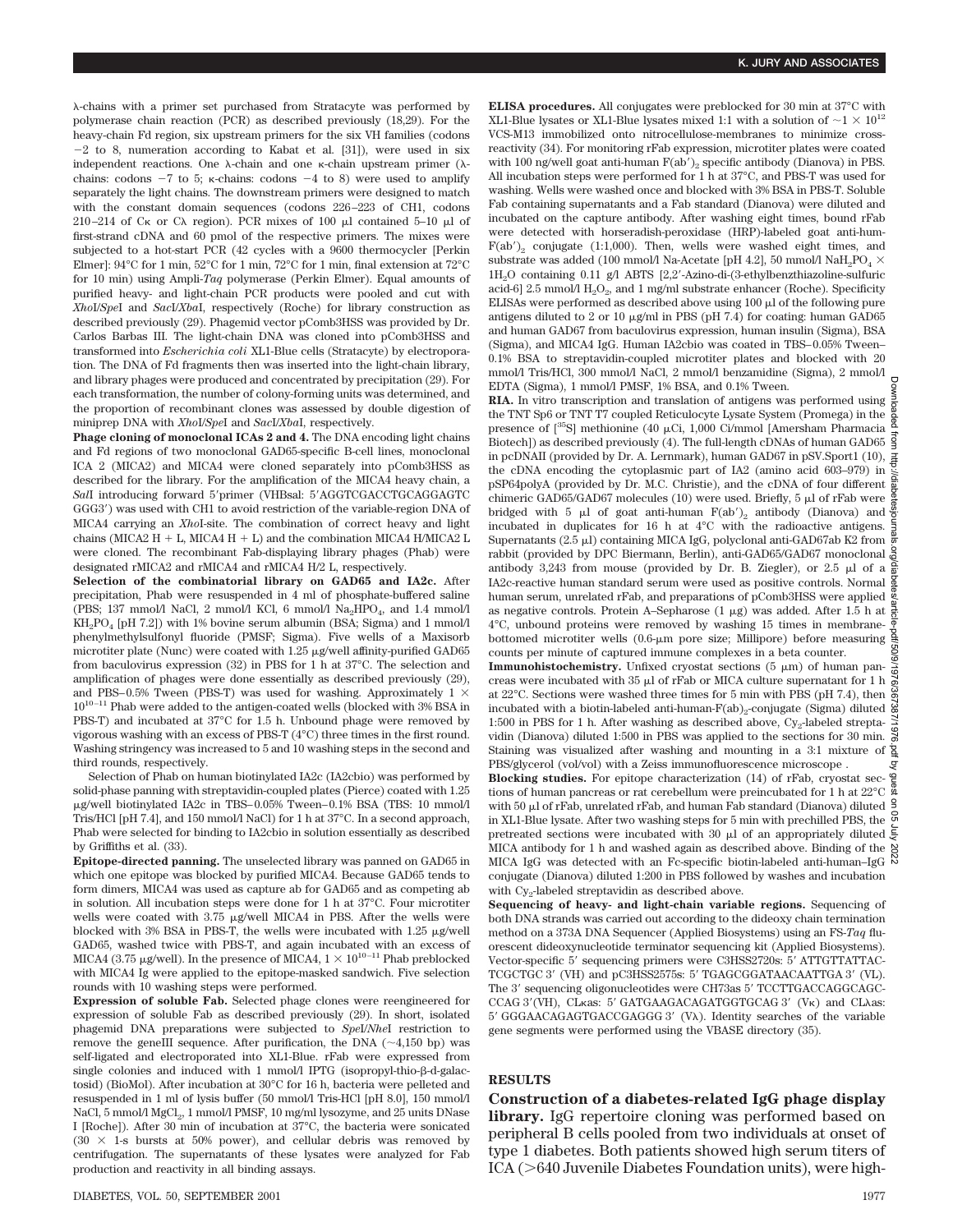ly positive for GAD65ab, and showed medium reactivity with IA2 in fluid-phase (RIA) and solid-phase (ELISA) assays. Because well-characterized GAD65-reactive B-cell clones (MICA1–6, MICA8–10) had been obtained previously from the same blood donation of both participants at onset of the disease (10,36), a high frequency of diabetes-related autoreactive B cells was expected in their circulation.

The size of the light-chain library generated from RNA extracted from  $10^8$  PBMC comprised  $5 \times 10^6$  transformants with an insert rate of 100%. Although equal amounts of  $\lambda$ - and  $\kappa$ -chain PCR products had been used for ligation, 74% of the recombinant clones contained a  $\lambda$  light chain, as assessed by PCR  $(n = 31 \text{ clones})$ . Cloning of pooled Ig VH fragments of six different VH families into this light-chain library yielded the final combinatorial library consisting of  $\sim$ 2  $\times$  10<sup>6</sup> independent clones, with 93% of them carrying heavy- and light-chain inserts.

**Correct heavy- and light-chain combination of MICA2 and MICA4 restores GAD65 reactivity.** To verify GAD65 reactivity of naturally occurring GAD65ab on phage and to obtain controls for detection of GAD65-reactive recombinant Fab fragments, we cloned MICA2 and MICA4 heavyand light-chain genes into pComb3HSS in their correct (2 H/2 L, 4 H/4 L) and crossed-over combination (4 H/2 L). MICA2 and MICA4 were chosen because the former recognized with medium functional affinity (avidity  $1.4 \times 10^8$  $Mol^{-1}$ ) a Western blot–positive GAD65 epitope and contained a  $\lambda$  light chain, whereas the latter bound with high avidity (2.6  $\times$   $10^9$  M $^{-1})$  a conformational epitope in GAD65 and represented a  $\kappa$  light chain (8,32). The heavy-chain variable region of MICA4 was destroyed by the conventional cloning procedure but could be rescued by switching to an alternative restriction enzyme. This demonstrates that some naturally occurring antibodies may be destroyed during library construction. Consequently, the MICA4 heavy chain cannot be expected as a component of the combinatorial library from the patients. Only the natural lightand heavy-chain combinations revealed GAD65 reactivity, whereas the rMICA4 H/2 L phage and Fab were negative (Fig. 1). Similar loss of antigen reactivity after substitution of light chains is known for thyroid peroxidase–specific Fab from immune libraries (17), for murine antibodies against a glycopeptide antigen (37), and for the restrictive pairing of anti-DNA antibodies in systemic lupus erythematosus (21).

**Naturally occurring autoantibodies can be isolated by phage display.** During GAD65-specific biopanning in ELISA wells, enrichment of antigen-specific Phab in the diabetes-related phage display library steadily increased, as monitored by phage recovery from rounds 2–5 (data not shown). Although none of the 93 individual Phab eluted from the third round of panning was positive in the GAD65 ELISA, the number of GAD65-binding Phab increased to 54% and finally to 98% after rounds 4 and 5, respectively. Sequencing of all GAD65-reactive clones revealed complete sequence identity in V, D, and J regions of heavy and light chains in all clones, indicating that they were derived from one initial GAD65-specific phage preferentially enriched during panning. This clone was designated rGAD65ab A. Sequence comparison to MICA heavy- and light-chain genes demonstrated that the heavy-chain variable region of rGAD65ab A was identical to that of MICA6. The



**FIG. 1. Correct heavy- and light-chain combination of MICA2 and** nload **MICA4 restores GAD65 reactivity. GAD65 reactivity of antibodies was** B analyzed by ELISA on plates coated with 5  $\mu$ g/ml GAD65 and bound цоц **antibodies detected by HRP-labeled anti-human-F(ab)2 specific anti-body. MICA2 IgG (25 ng) and MICA4 IgG (10 ng) from culture**  $\frac{1}{2}$ **supernatant of the Epstein-Barr virus–transformed B-cell lines were used as positive controls. Recombinantly expressed rMICA2 (2 H/2 L), rMICA4 (4 H/4 L), but not the crossed-over heavy- and light-chain combination MICA4 H/MICA2 L recognized GAD65 as soluble rFab** tesjournals. **derived from bacterial lysates. The pComb3H vector served as a negative control.**

light chain was almost identical to the MICA6  $\lambda$  chain and  $\frac{5}{8}$ missed only four of the seven amino acid exchanges that had accumulated during affinity maturation in the MICA6 light chain compared with the germline gene. This suggests that this light chain was derived from a precursor cell of the MICA 6 clone and demonstrates that a diseaserelated natural human autoantibody had a major selection advantage in the phage display approach.

**New GAD65-reactive Phab obtained by epitope-specific biopanning.** The abundance of rGAD65ab A may be explained by two alternatives: this phage was the only  $\frac{3}{2}$ GAD65-reactive recombinant clone contained in the li- $\frac{8}{5}$ brary, and/or because of its affinity or epitope recognition, rGAD65ab A phages may have competed out other GAD65 reactive clones during panning. To test both alternatives,  $\frac{8}{9}$ we designed and performed epitope-specific panning of  $\mathcal{E}$ phages in the presence of an antibody that blocked the  $\zeta$ MICA6 epitope. MICA4 was selected for blocking because  $\bar{\aleph}$ it prevented binding of MICA6 to GAD65 in tissue sections of human pancreatic islets (14,36) and had a higher avidity for GAD65 than MICA6 (32). Downloaded from http://diabetesjournals.org/diabetes/article-pdf/50/9/1976/367387/1976.pdf by guest on 05 July 2022

The primary unselected combinatorial library then was panned on the MICA4/GAD65/MICA4 sandwich in the presence of soluble MICA4. Sequence analysis of 21 obtained positive clones revealed again the rGAD65ab A sequence in 13 samples. Seven different recombinant Ig gene combinations designated rGAD65ab B–H were identified in the remaining samples, which represented new combinations of heavy and light chains not found in the MICA. In conclusion, the natural heavy- and light-chain combination in rGAD65ab A had a strong selection advantage over other GAD65-reactive clones contained in the library.

**No enrichment of IA2-reactive phages.** Selection of the original amplified library on solid-phase purified IA2c by the same methods or with biotinylated IA2c coupled to streptavidin-coated magnetic beads did not yield any IA2-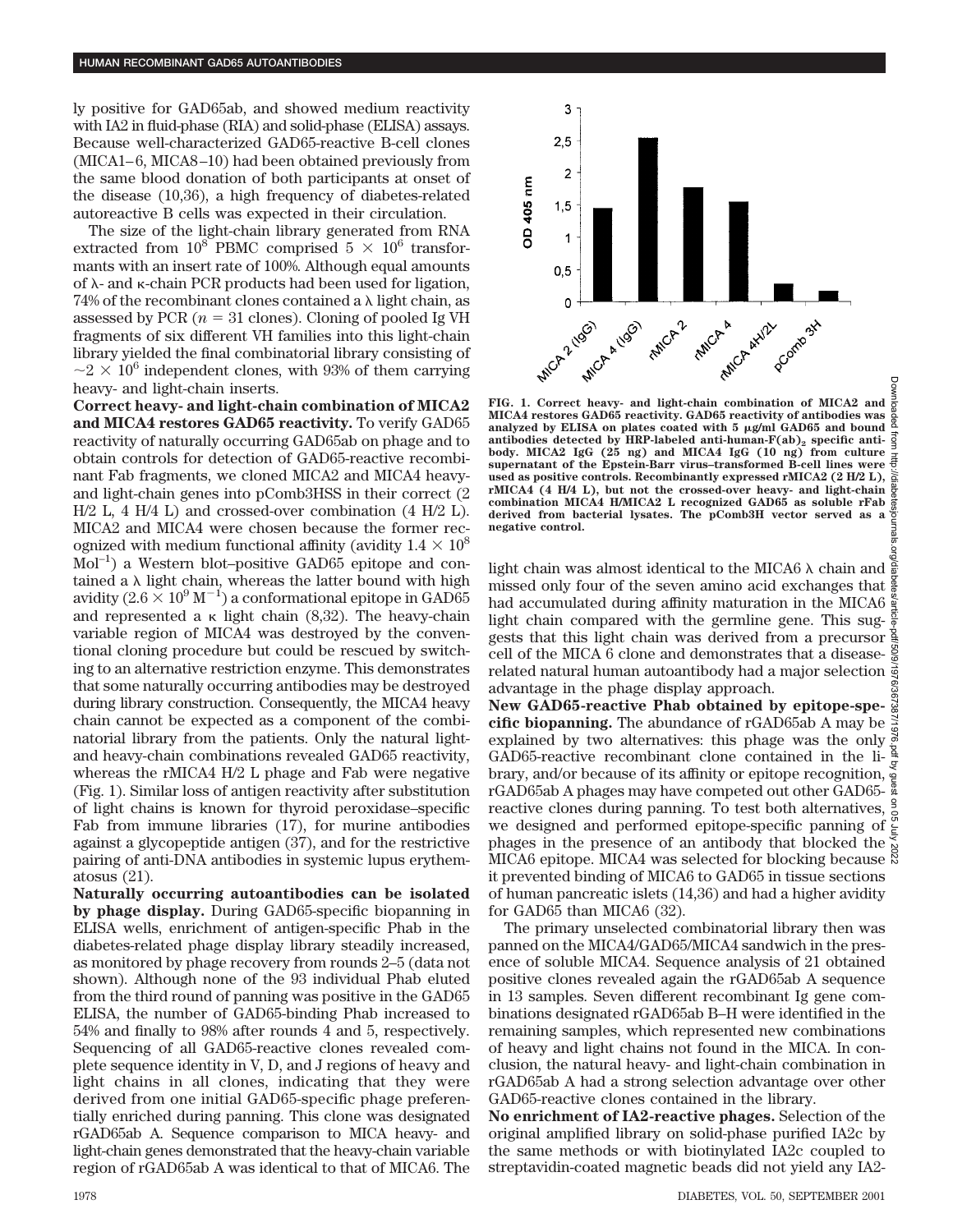

**FIG. 2. The rGAD65ab A–H phages are specific for GAD65. Cross-reactivity of rGAD65ab A–H phages with a panel of solid-phase antigens was analyzed by ELISA. Phages were incubated in duplicate in microtiter wells** coated with  $50 \mu l$  of antigen (10  $\mu$ g/ml). **Binding of Phab to all antigens except the competing antibody MICA4 was detected** with an HRP-labeled anti-human  $F(ab')_2$ **antibody diluted 1:1,000. Binding of Phab to MICA4 was monitored using anti-VCSM 13 antibody (1:10,000) and anti-rabbit IgG HRP-labeled antibody (1:50,000). The control phage is a representative negative clone.**

reactive clones. This is consistent with the finding that no IA2-reactive natural human B-cell clones could be isolated by conventional methods from both patients, despite extensive screening (W. Richter, unpublished observation). In conclusion, the frequency of circulating IA2-specific B cells is low in the selected patients, despite medium serum titers of IA2 antibodies. Obviously, combination of heavy and light chains not involved in IA2 binding in vivo did not yield IA2-reactive antibodies on phage fortuitously.

**rGAD65ab A–H Phab are GAD65-specific.** Cross-reactivity of rGAD65ab A–H with the blocking agent BSA, with other human islet cell antigens, such as insulin and IA2c, or with the larger GAD isoform GAD67 was investigated further by ELISA (Fig. 2). All Phab specifically recognized only GAD65 and, thus, showed a reactivity typical for naturally occurring monoclonal GAD65ab associated with type 1 diabetes, which do not all cross-react with GAD67 (8,38).

**GAD65 reactivity of some rGAD65ab Fab fragments is assay-dependent.** All naturally occurring MICAs bind GAD65 on solid phase (ELISA), in fluid phase (RIA, immunoprecipitation), and in their natural localization on tissue sections. To compare the functional performance of the recombinant antibodies rGAD65ab A–H with that of the MICAs, we reconstructed the phagemid DNA for production of soluble Fab fragments in *E. coli*, which then were tested for their GAD65 reactivity in different assay for-

mats. It is surprising that only rGAD65ab A–E retained their GAD65 reactivity when expressed as soluble Fab, whereas rGAD65ab F–H lost it (Table 1). We can only  $\frac{3}{5}$ speculate that part of the phage surface may have been required to mediate GAD65 binding in clones F–H or that these rFab fragments did not fold correctly into intact molecules when expressed without the fusion partner gene III. When GAD65ab A–H and rMICA2 were tested in the classical ICA test on cryostat sections of human pancreas  $\frac{a}{a}$ (Table 1), the rGAD65ab A–E and the rMICA2 Fab revealed a staining pattern like the MICA. In a RIA based on immunoprecipitation of radiolabeled GAD65 by rFab coupled to PAS via an anti-human  $F(ab')_2$  fragment–specific  $\frac{3}{2}$ antibody, rGAD65ab A–C and rMICA2 were positive (Table  $\frac{9}{2}$ 1). In sum, only three of the eight rGAD65ab (rGAD65ab A–C) showed GAD65 reactivity in all tests similar to that  $\frac{3}{9}$ of known GAD65 autoantibodies, whereas the GAD65 reactivity of rGAD65ab D and E Fab was assay-dependent. **rGAD65ab A–E recognize common and new epitopes** of GAD65. Assay-dependent differences in GAD65 recog- $\frac{3}{8}$ nition may be explained by the epitope recognition of the soluble Fab fragments. Thus, histochemical epitope analysis, was performed on human pancreas sections that  $\frac{6}{8}$ were blocked with the distinct rFab A–E before the access of MICA1–10 to their GAD65 epitope was assessed. rGAD65ab A–C blocked the binding of MICA4, MICA6, and MICA10 to epitope cluster EP-1, located in the middle of  $\frac{8}{6}$ Downloaded from http://diabetesjournals.org/diabetes/article-pdf/50/9/1976/367387/1976.pdf by guest on 05 July 2022

TABLE 1

Binding characteristics and epitope reactivity of GAD65-specific Phab and Fab in different assays

|            | Phab on<br>phage<br><b>ELISA</b> | Soluble Fab  |                       |     |                               |                                      |  |
|------------|----------------------------------|--------------|-----------------------|-----|-------------------------------|--------------------------------------|--|
| Clone      |                                  | <b>ELISA</b> | Histochemical<br>test | RIA | Blocking of<br>indicated MICA | Reactivity with<br>GAD65/67 chimera* |  |
| rGAD65ab A | $^+$                             |              |                       |     | 4/6/10                        | C1/C4                                |  |
| rGAD65ab B |                                  |              |                       |     | 4/6/10                        | C1/C4                                |  |
| rGAD65ab C | $^+$                             |              |                       |     | 4/6/10                        | C1/C4                                |  |
| rGAD65ab D |                                  |              |                       |     | None                          | NP                                   |  |
| rGAD65ab E |                                  |              |                       |     | None                          | NP                                   |  |
| rGAD65ab F |                                  |              |                       |     | NP                            | NP                                   |  |
| rGAD65ab G |                                  |              |                       |     | NΡ                            | NP                                   |  |
| rGAD65ab H |                                  |              |                       |     | NΡ                            | NP                                   |  |
| rMICA2     |                                  |              |                       |     | 2/7                           | C1/C3                                |  |

\*Chimeric GAD65/67 molecules: C1, GAD67<sub>1–252</sub>/GAD65<sub>245–585</sub>; C3, GAD67<sub>1–457</sub>/GAD65<sub>450–585</sub>; C4, GAD65<sub>1–499</sub>/GAD67<sub>458–594</sub>; NP, not possible because unreactive in histochemistry or RIA.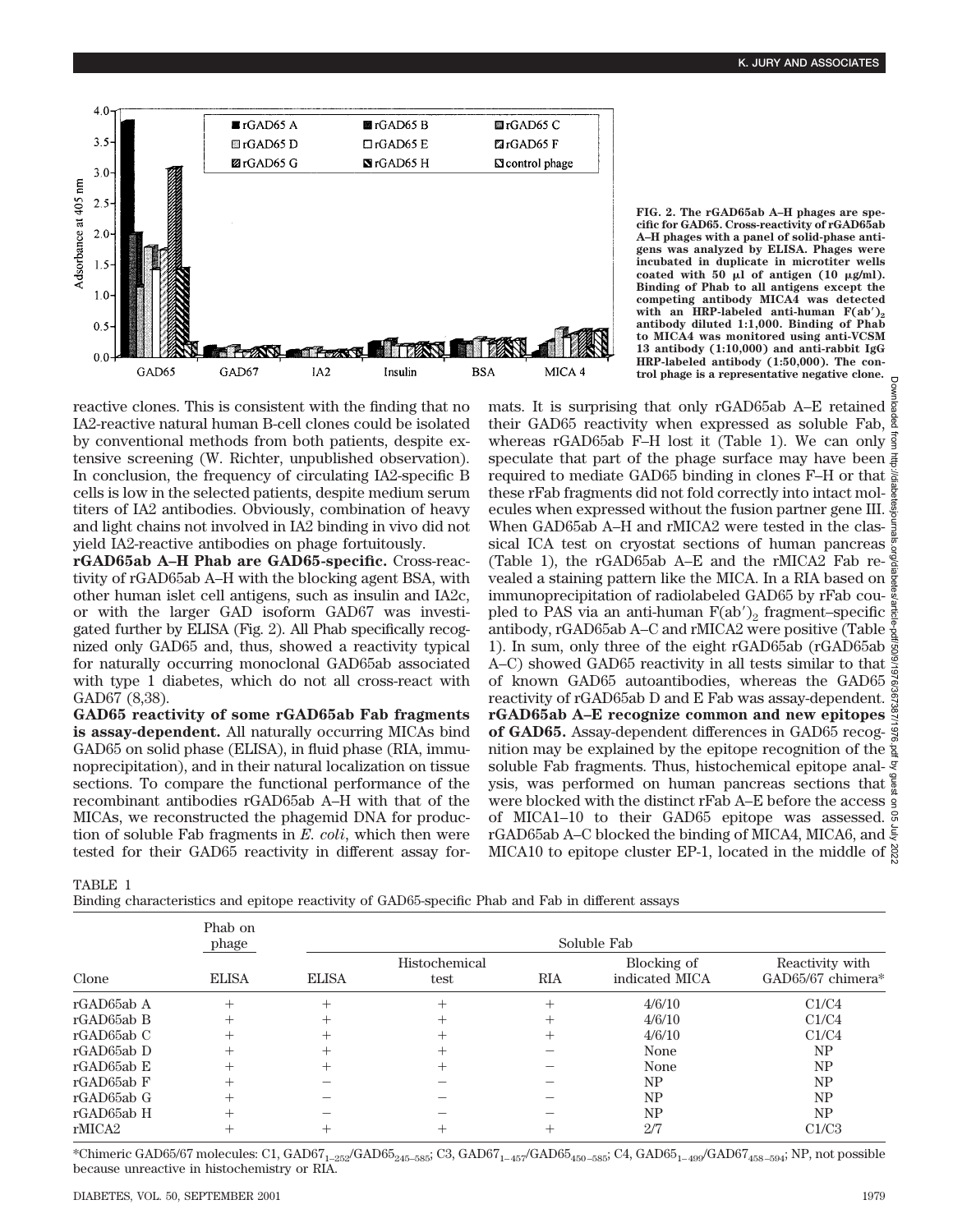

**FIG. 3. Epitope recognition of rFab from rGAD65ab A and D. Binding of the rGAD65ab A and D to GAD65 in its natural localization in islet cells was analyzed in an epitope-specific histochemical blocking test. Human pancreas sections were blocked with the distinct rFab before the access of MICA1–10 to their GAD65 epitope was assessed by a biotinylated Fc-specific antibody and streptavidin-Cy2 conjugate. rGAD65ab A blocked** the binding of MICA4, MICA6, and MICA10 to the islets  $(A = MICA4)$ , **whereas rGAD65ab D did not inhibit the binding of any of the MICAs (B** 5 **MICA4).**

GAD65 (10,14), whereas rGAD65ab D and E did not inhibit the binding of any of the MICAs (Fig. 3, Table 2). Control antibody rMICA2 blocked binding of MICA2 and MICA7 and recognized epitope cluster EP-3 as expected (10,14). For the RIA-positive antibodies rGAD65ab A–C and rMICA2, epitope recognition was confirmed by immunoprecipitation of chimeric GAD65/GAD67 molecules (Table 1). In conclusion, epitope-specific panning in the presence of EP-1 blocking antibodies still allowed part of the new rGAD65ab to be enriched on the MICA4/MICA6 epitope cluster (EP-1). This suggests that EP-1 is an immunodominant epitope in GAD65, a notion that is strongly supported by the reactivity of sera of GAD65ab-positive patients, which identified EP-1 as the most frequently detected GAD65 epitope (14). The assay-dependent binding of rGAD65ab D and E thus correlated with the binding of new epitopes not covered by MICA1–10.

**Ig Immunoglobulin variable gene usage of rGAD65ab A–E.** The panel of natural human GAD65 autoantibodies with known nucleotide sequences comprises more than 10 antibodies generated by conventional techniques (32,38). In comparing the variable gene usage and mutation rates of heavy and light chains of recombinant and natural GAD65 antibodies, many similarities were evident (Table 2) (32,38). Besides the near identical sequences of rGAD65ab A and MICA6, rGAD65ab C used the same heavy-chain like MICA2 (Table 2), which, however, had accumulated nine additional replacement mutations not found in rGAD65ab C. This suggests that the rGAD65ab C heavy chain is derived from a precursor cell related to the MICA2 clone, which represents earlier stages of affinity-driven B-cell selection. Because the  $\lambda$  chain in rGAD65ab C was different from that in MICA2, this rFab most likely represents an example for heavy-chain promiscuity, i.e., the ability of a heavy chain to form a functional antibody fragment by pairing with different light chains. It is surprising that the same light chain was also used in rGAD65ab E in combination with a VH4 DP71 gene arguing in favor of light-chain promiscuity. In sum, the V gene usage demonstrated that three of five recombinant GAD65ab (A, C, and E) and four of nine MICA (1, 2, 6, and 9) combined a VH4 heavy chain with a  $\lambda$  light chain, suggesting that a VH4/ $\lambda$  chain gene usage is dominant in the repertoire of GAD65-specific B cells of these two patients.

### **DISCUSSION**

By IgG repertoire cloning of B cells from two individuals  $\frac{3}{8}$ with autoimmune diabetes, phage display, and biopanning on the major diabetes autoantigens GAD65 and IA2c, we obtained new recombinant GAD65 antibodies that reflected well the circulating B-cell population in the pa- $\frac{5}{6}$ tients. Whereas GAD65-specific antibodies were ferquently detected, IA2c-reactive antibodies could not be obtained. Thus, parallel to lower IA2-ab serum levels, IA2-reactive B cells circulated at a low frequency in the peripheral blood of these two patients with type 1 diabetes.

Downloaded from http://diabetesjournals.org/diabetes/article-pdf/50/9/1976/367387/1976.pdf by guest on 05 July 2022Among the eight recombinant GAD65-reactive phages obtained in this study, three reflected all typical features of naturally occurring GAD65 autoantibodies (rGAD65ab  $\frac{8}{8}$ A–C). Two antibodies displayed some new features not seen  $\frac{8}{2}$ with the MICA ( $rGAD65ab$  D and E), and three phages  $\frac{S}{S}$ have to be considered as artificial because they lost GAD65 reactivity when expressed as rFab. The most dominant  $\frac{5}{2}$ clone, rGAD65ab A, was disease-related and contained the  $\vec{z}$ original heavy- and light-chain pairing of a MICA6 precursor cell. Thus, we demonstrated for the first time that a  $\frac{a}{9}$ natural heavy- and light-chain combination has a major  $\frac{1}{8}$ selection advantage over all other antigen-reactive phages 2022

| TABLE |  |
|-------|--|
|-------|--|

|  |  |  |  | V gene usage of GAD65-specific rGAD65ab A–E and MICA1–10 |  |  |  |  |  |
|--|--|--|--|----------------------------------------------------------|--|--|--|--|--|
|--|--|--|--|----------------------------------------------------------|--|--|--|--|--|

| Clone              | Heavy-chain V-, D-,<br>J-region genes | Light-chain V-,<br>J-region genes        |
|--------------------|---------------------------------------|------------------------------------------|
| rGAD65ab A         | VH 4, DP 79/DLR2/JH6b                 | Vλ 2/hslv2046/Jλ 2/3                     |
| rGAD65ab B         | VH 1, DP 88/-/JH5b                    | Vλ 2/DPL 11/Jλ 3b                        |
| rGAD65ab C         | VH 4, DP 71/DLR 2/JH4b                | V $\lambda$ 3/V2-17/J $\lambda$ 3b       |
| rGAD65ab D         | VH 2, DP 26/DN 4/JH5b                 | Vλ 2/DPL 11/Jλ 2,3                       |
| rGAD65ab E         | VH 4, DP 71/DN 4/JH3b                 | Vλ 3/V 2-17/Jλ 3b                        |
| MICA1              | VH 4, DP 71/DK 1/JH2                  | Vλ 2/DPL 11/Jλ 2,3a                      |
| MICA <sub>2</sub>  | VH 4, DP 71/DLR 2/JH4b                | Vλ 1/DPL 2/Jλ 2,3a                       |
| MICA <sub>3</sub>  | VH 1, DP 7/DK 4/JH5b                  | Vλ 2/DPL 13/Jλ 1                         |
| MICA4              | VH 5, DP 73/DN1/JH5b                  | V $\kappa$ 3/L 16/J $\kappa$ 4           |
| MICA <sub>5</sub>  | VH 1, DP 14/-/JH4b                    | $V_K 2/DPK18/J_K 1$                      |
| MICA6              | VH 4, DP 79/DLR2/JH6b                 | V $\lambda$ 2/hslv 2046/J $\lambda$ 2.3a |
| MICA7              | VH 1, DP 10/DXP'1/JH4b                | $V_{K}$ 1/L 12a/J <sub>K</sub> 1         |
| MICA <sub>9</sub>  | VH 4, DP 79/D 6-25/JH5b               | V $\lambda$ 1/DPL $2/J \lambda$ 2/3      |
| MICA <sub>10</sub> | VH 3, DP 38/DXP4/JH3a                 | V $\lambda$ 1/DPL 8/J $\lambda$ 2/3      |

mom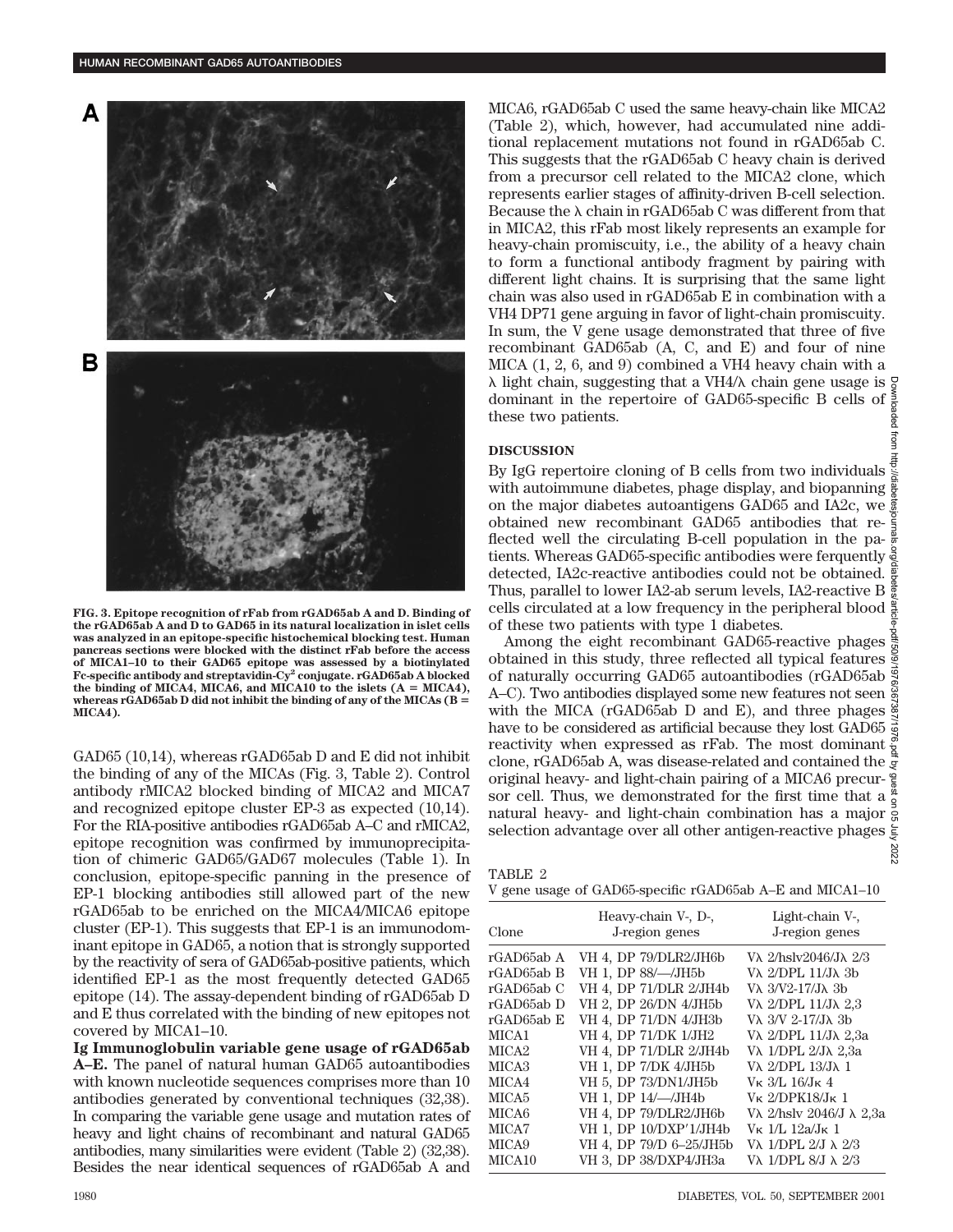during solid-phase panning. This makes IgG repertoire cloning and isolation of phage display–derived antibodies an attractive approach for further characterization of the diabetes-related autoantibody response.

Like the recombinant control antibody rMICA2, rGAD65ab A retained its GAD65 reactivity in ELISA, RIA, and the ICA test and bound to the same epitope like its natural counterpart. rGADab B and C, which displayed identical features and epitope recognition like rGAD65ab A, used unrelated variable gene regions that, for rGAD65ab C, were almost identical to the MICA2 heavy chain. Again, only a few replacement mutations that had accumulated in the natural counterpart were missing in the rGAD65ab C heavy chain. In combination with a new light chain, however, this antibody now bound to the dominant middle epitope in GAD65 (EP-1), which is distinct from that bound by MICA2. This, surprisingly, demonstrates that promiscuity in the usage of heavy or light chains can retain reactivity of an antibody to the same antigen but may alter its fine specificity in the target molecule. The EP-1 cluster of epitopes, to which we found dominant enrichment of recombinant GAD65ab, was also a dominant target of GAD65 antibodies in the patients' sera (14).

With rGAD65ab D and E, we observed an assay-dependent GAD65 reactivity parallel to a new epitope recognition not covered by MICAs. Both antibodies were positive for GAD65 in the solid-phase assays (ELISA and histochemistry) but negative with soluble GAD65 in the RIA. Because the same secondary antibody was used for ELISA detection and for coupling of the rFab to PAS for all rGAD65ab, technical problems of Fab recognition or immune complex binding cannot explain these results. Either the epitopes recognized by rGAD65 D and E are accessible only on solid-phase GAD65, or the new epitopes are recognized less efficiently in liquid phase as a result of a lower affinity of these antibodies for GAD65. Strong selection for phages binding to GAD65-coated ELISA wells during the repeated panning procedures may have favored the isolation of antibodies such as D and E. Natural antibodies with similar reactivity may occur in human sera and could explain why solid-phase assays, such as the ELISA and the histochemical ICA test, repeatedly showed a lower diagnostic power in standardization programs for ICA compared with RIAs (39–41). Thus, the assay-dependent features of rGAD65ab D and E provide first examples for incongruent results in solid- and fluid-phase assays. They may allow us to understand better why autoantibodies detected in ELISA are less "disease-specific" than antibodies measured by RIA. In sum, the recombinant GAD65ab, rGAD65ab A–E, reflected well the natural autoantibody response in type 1 diabetes and suggest further use of the recombinant antibody technique for further insights in the humoral autoimmune response in type 1 diabetes.

#### **ACKNOWLEDGMENTS**

This work was supported by the Human Frontier Science Program (to W.R.), the German Research Foundation (DFG Ri707/1-3), and the Medical Faculty of the University of Ulm.

We thank Angelika Kurkhaus and Uta Scheidt for excellent technical assistance, Carlos Barbas (La Jolla, CA) for donation of phagemid pCOMb3 vectors, Jochen Seissler and Nils G. Morgenthaler (Diabetes Research Institute, University of Düsseldorf) for the generous gift of IA2, and Katja Syren for purification of IA2 and GAD67.

#### **REFERENCES**

- 1. Baekkeskov S, Nielsen JH, Marner B, Bilde T, Ludvigsson J, Lernmark A: Autoantibodies in newly diagnosed diabetic children immunoprecipitate human pancreatic islet cell proteins. *Nature* 298:167–169, 1982
- 2. Gianani R, Pugliese A, Bonner-Weir S, Shiffrin AJ, Soeldner JS, Erlich H, Awdeh Z, Alper CA, Jackson RA, Eisenbarth GS: Prognostically significant heterogeneity of cytoplasmic islet cell antibodies in relatives of patients with type I diabetes. *Diabetes* 41:347–353, 1992
- 3. Verge CF, Gianani R, Kawasaki E, Yu L, Pietropaolo M, Jackson RA, Chase HP, Eisenbarth GS: Prediction of type I diabetes in first-degree relatives using a combination of insulin, GAD, and ICA512bdc/IA-2 autoantibodies. *Diabetes* 45:926–933, 1996
- 4. Wiest-Ladenburger U, Hartmann R, Hartmann U, Berling K, Bohm BO, Richter W: Combined analysis and single-step detection of GAD65 and IA2 autoantibodies in IDDM can replace the histochemical islet cell antibody test. *Diabetes* 46:565–571, 1997
- 5. Baekkeskov S, Aanstoot HJ, Christgau S, Reetz A, Solimena M, Cascalho M, Folli F, Richter-Olesen H, DeCamilli P, Camilli PD: Identification of the  $\frac{3}{5}$ 64K autoantigen in insulin-dependent diabetes as the GABA-synthesizing enzyme glutamic acid decarboxylase. *Nature* 347:151–156, 1990 (published erratum appears in *Nature* 347:782, 1990)
- 6. Rabin DU, Pleasic SM, Shapiro JA, Yoo-Warren H, Oles J, Hicks JM, Goldstein DE, Rae PM: Islet cell antigen 512 is a diabetes-specific islet  $\frac{6}{6}$ autoantigen related to protein tyrosine phosphatases. *J Immunol* 152: 3183–3188, 1994
- 7. Lan MS, Lu J, Goto Y, Notkins AL: Molecular cloning and identification of a receptor-type protein tyrosine phosphatase, IA-2, from human insulinoma. *DNA Cell Biol* 13:505–514, 1994
- 8. Richter W, Shi Y, Baekkeskov S: Autoreactive epitopes defined by diabetes-associated human monoclonal antibodies are localized in the middle and C-terminal domains of the smaller form of glutamate decarboxylase. *Proc Natl Acad SciUSA* 90:2832–2836, 1993
- 9. Richter W, Northemann W, Muller M, Bohm BO: Mapping of an autoreactive epitope within glutamate decarboxylase using a diabetes-associated human monoclonal autoantibody and an epitope cDNA library. *Hybridoma* 15:103–108, 1996
- 10. Syren K, Lindsay L, Stoehrer B, Jury K, Luhder F, Baekkeskov S, Richter W: Immune reactivity of diabetes-associated human monoclonal autoantibodies defines multiple epitopes and detects two domain boundaries in glutamate decarboxylase. *J Immunol* 157:5208–5214, 1996
- 11. Naserke HE, Ziegler AG, Lampasona V, Bonifacio E: Early development NaseLe 111, *alleged 120*, *autometers* (i)<br>and spreading of autoantibodies to epitopes of IA-2 and their association is<br>the autometer to true 1 dielectors (*Immunal* 161-6963-6969 1998 with progression to type 1 diabetes. *J Immunol* 161:6963–6969, 1998
- 12. Xie H, Zhang B, Matsumoto Y, Li Q, Notkins AL, Lan MS: Autoantibodies to IA-2 and IA-2 beta in insulin-dependent diabetes mellitus recognize conformational epitopes: location of the 37- and 40-kDa fragments determined. *J Immunol* 159:3662–3667, 1997 Downloaded from http://diabetesjournals.org/diabetes/article-pdf/50/9/1976/367387/1976.pdf by guest on 05 July 2022
- 13. Schwartz HL, Chandonia JM, Kash SF, Kanaani J, Tunnell E, Domingo A, Cohen FE, Banga JP, Madec AM, Richter W, Baekkeskov S: High-resolution autoreactive epitope mapping and structural modeling of the 65 kDa form of human glutamic acid decarboxylase. *J Mol Biol* 287:983–999, 1999
- 14. Sohnlein P, Muller M, Syren K, Hartmann U, Bohm BO, Meinck HM, Knip M, Akerblom HK, Richter W: Epitope spreading and a varying but not disease-specific GAD65 antibody response in type I diabetes: the Childhood Diabetes in Finland Study Group. *Diabetologia* 43:210–217, 2000
- 15. Falcone M, Lee J, Patstone G, Yeung B, Sarvetnick N: B lymphocytes are crucial antigen-presenting cells in the pathogenic autoimmune response to GAD65 antigen in nonobese diabetic mice. *J Immunol* 161:1163–1168, 1998
- 16. Serreze DV, Chapman HD, Varnum DS, Hanson MS, Reifsnyder PC, Richard SD, Fleming SA, Leiter EH, Shultz LD: B lymphocytes are essential for the initiation of T cell-mediated autoimmune diabetes: analysis of a new "speed congenic" stock of NOD.Ig mu null mice. *J Exp Med* 184:2049– 2053, 1996
- 17. Portolano S, Chazenbalk GD, Hutchison JS, McLachlan SM, Rapoport B: Lack of promiscuity in autoantigen-specific H and L chain combinations as revealed by human H and L chain "roulette." *J Immunol* 150:880–887, 1993
- 18. Vogel M, Miescher S, Biaggi C, Stadler BM: Human anti-IgE antibodies by repertoire cloning. *Eur J Immunol* 24:1200–1207, 1994
- 19. McIntosh RS, Asghar MS, Watson PF, Kemp EH, Weetman AP: Cloning and analysis of IgG kappa and IgG lambda anti-thyroglobulin autoantibodies